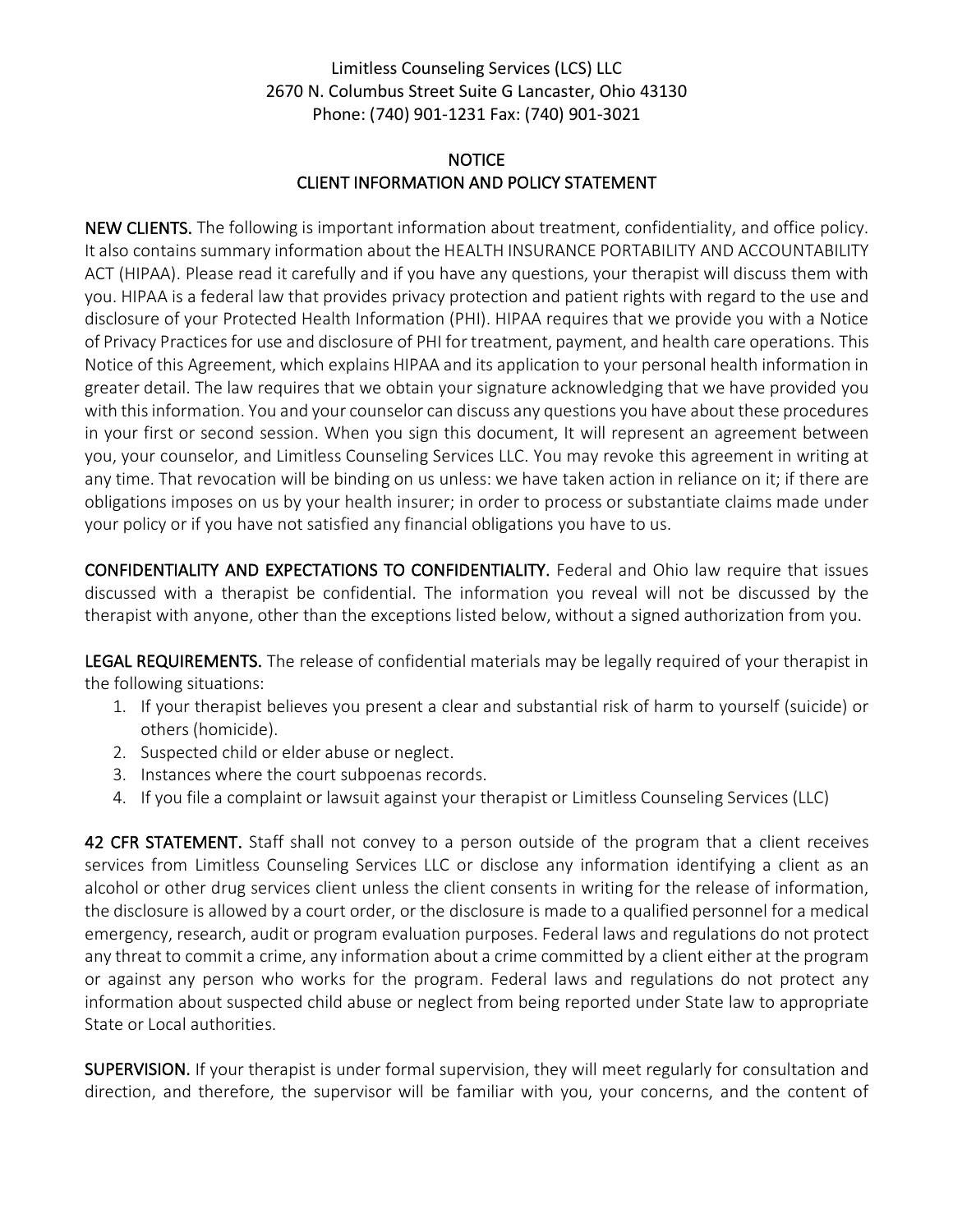sessions. You can request a meeting with the supervisor at any time for any reason; including to discuss treatment and diagnosis issues.

\_\_\_ Your therapist/counselor does not require supervision.

# X Your therapist/counselor Sarah Cunningham OH license # C.1200312 is supervised by Ann Kennedy LISW-S OH license # 1.0009445-SUPV.

STAFF. Your therapist may at some time practice with other mental health/behavioral health/addiction professionals and administrative staff. Protected information may be shared with these individuals for clinical and administrative purposes, such as scheduling, billing, and quality assurance. Any staff who may come in contact with Protected Health Information (PHI) are bound by the same laws of confidentiality.

If you learn at any time during your therapy that information may be requested from your therapist by a third party, e.g. physicians, lawyers, schools, or other mental health/behavioral health/addiction professionals, you need to inform your therapist as soon as possible. In such cases, you can waive your privilege of confidentiality by signing an authorization form. If at any point the therapist believes it would be useful to confer with other professionals, you will be asked to grant permission and to sign an authorization form.

APPOINTMENTS. Usually are scheduled bi-weekly to monthly; weekly when possible for at-risk clients. Because ongoing therapy is a negotiated process between you and your therapist, you will not be automatically rescheduled. Both you and your therapist need to evaluate the progress of your therapy periodically to determine the need for further appointments. It is your right to discontinue treatment any time you feel it is in your best interest to do so. It is the therapists' ethical responsibility to end therapy when it is reasonably clear that you are not benefiting from treatment.

CANCELATIONS. If you find it necessary to cancel a scheduled appointment, a 24 hour notice is required. When less that a 24 hour notice is given, you may be responsible for a missed appointment fee. The minimum fee is \$25 and will not be covered by insurance. If you find you must cancel within 24 hours due to an unexpected circumstance your therapist can choose to waive the cancellation fee. If you fail to miss three (3) appointments without calling in advance to cancel within 24 hours you will be dismissed from the practice; in order to allow your therapist to meet the needs of all clients appropriately.

EMERGENCIES AND AFTER HOUR CARE. If known ahead of time, you must discuss any expectations you have for emergency treatment with your therapist and agree to develop and follow a written step-by-step plan. You should also be aware that you will be charged for after-hours care, whether on the phone or in person. If the need for crisis arises without warning, you may call and leave your therapist a voicemail message which is accessed daily. If your crisis needs immediate attention, please call 24 hour crisis line at 740-687-8255 or go to the nearest hospital emergency department.

It is assumed that our clients are self-responsible, autonomous, functioning individuals, or in care of functioning adults, and not in need of day to day supervision. As private practitioners, we cannot assume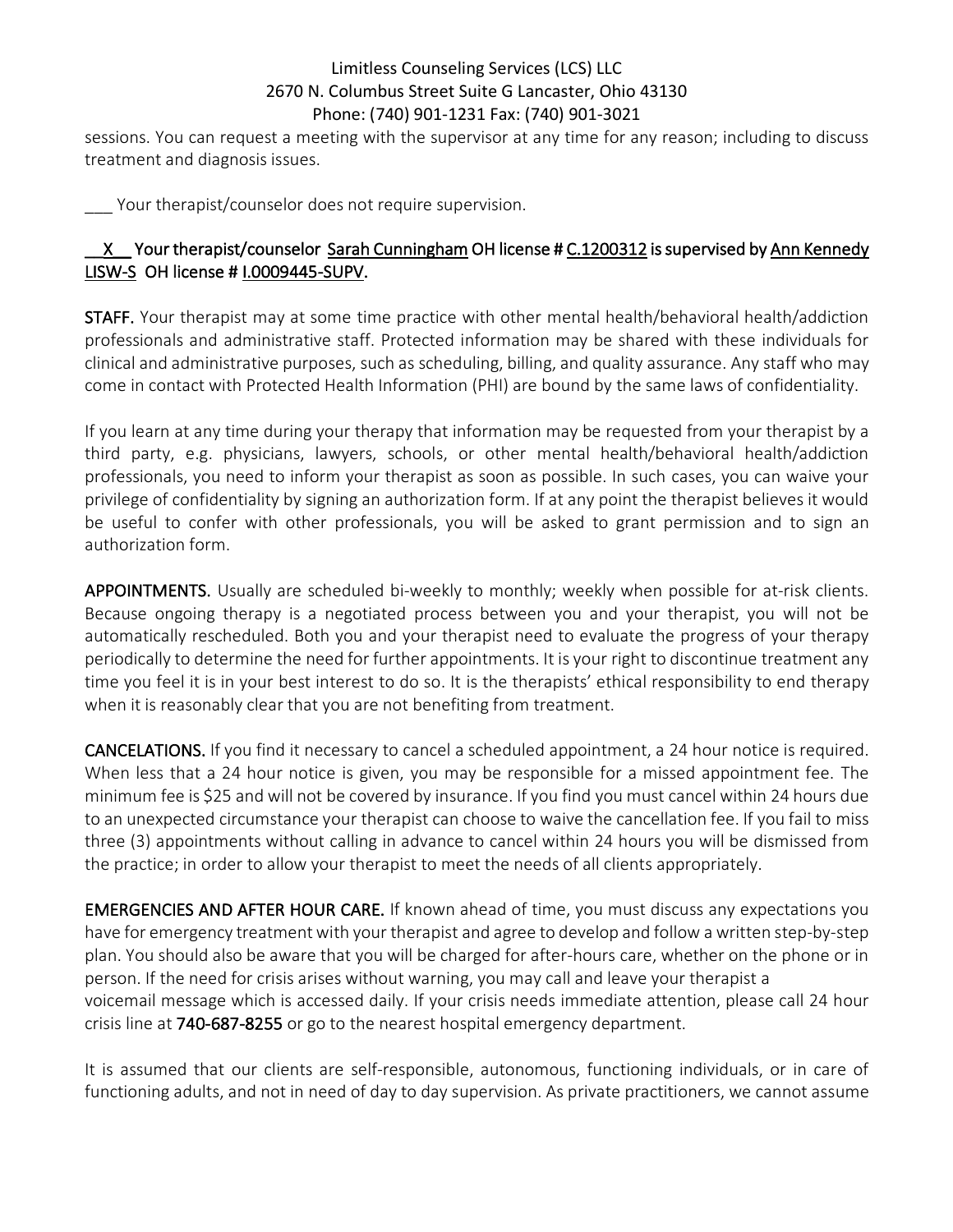responsibility for client's day to day functioning as can institutions nor can we be available 24 hours a day for crisis care.

PROTECTED HEALTH INFORMATION RECORDS. You should be aware that, pursuant to HIPAA, your therapist will keep Protected Health Information (PHI) about you in two separate categories. One set constitutes your medical record and the other is the therapist psychotherapy notes.

MEDICAL RECORD. Includes information about your reasons for seeking therapy, a description of the ways in which your problem impacts on your life, your diagnosis, the goals that are set for treatment, your progress towards these goals, your medical and social history, psychological testing, your treatment history, and past records that have been sent to anyone, including reports to your insurance carrier. Except in unusual circumstances that involve danger to yourself or others, you may examine and/or receive a copy of your medical record if you request it in writing and the request is signed by you and dated no more than 60 days from the date of submission. If we refuse your request for access to your medical record, you have the right for review, which we will explain at that time. Because these are professional records, they can be misinterpreted and/or upsetting to untrained readers. For this reason, we recommend that you initially review them in the presence of your therapist, or have them forwarded to another mental health professional so you can discuss the contents. You will be assessed a copying fee of \$5.00 as well as postage fee if mailing is required.

THERAPIST PSYCHOTHERAPY NOTES. These notes are for the therapists own use and are designed to assist them in providing you with the best treatment possible. While the contents of psychotherapy notes vary for client to client, they can include the contents of conversations, analysis of those conversations, and their impact on your therapy. They also contain particularly sensitive information that you may reveal that is not required to be included in your medical record. These psychotherapy notes are kept separate from your medical record. While insurance companies can request and receive a copy of your medical record they cannot receive a copy of your psychotherapy notes, nor require your authorization to release them as a condition of coverage. Your insurance company cannot penalize you in any way for your refusal.

PATIENT/CLIENT RIGHTS. HIPAA provides you with several new or expanded rights with regard to your medial record and disclosures of protected health information. These rights include requesting that we amend your record; requesting restrictions on what information from your medical record is disclosed to others; requesting an accounting of disclosures of PHI; determining the location to which protected information disclosures are sent; having any complaints you make about agency policies and procedures records in your records; and the right to a paper copy of the agreement and our privacy policies and procedures. Your therapist will be happy to discuss any of these rights with you. Your rights are as follows:

- 1. The right to be treated with consideration and respect for personal dignity, autonomy and privacy.
- 2. The right to receive services in the least restrictive, feasible environment.
- 3. The right to be informed of one's own condition.
- 4. The right to be informed of available program services.
- 5. The right to give consent or to refuse any service, treatment or therapy.
- 6. The right to participate in the development, review and revision of one's own individualized treatment plan and receive a copy of it.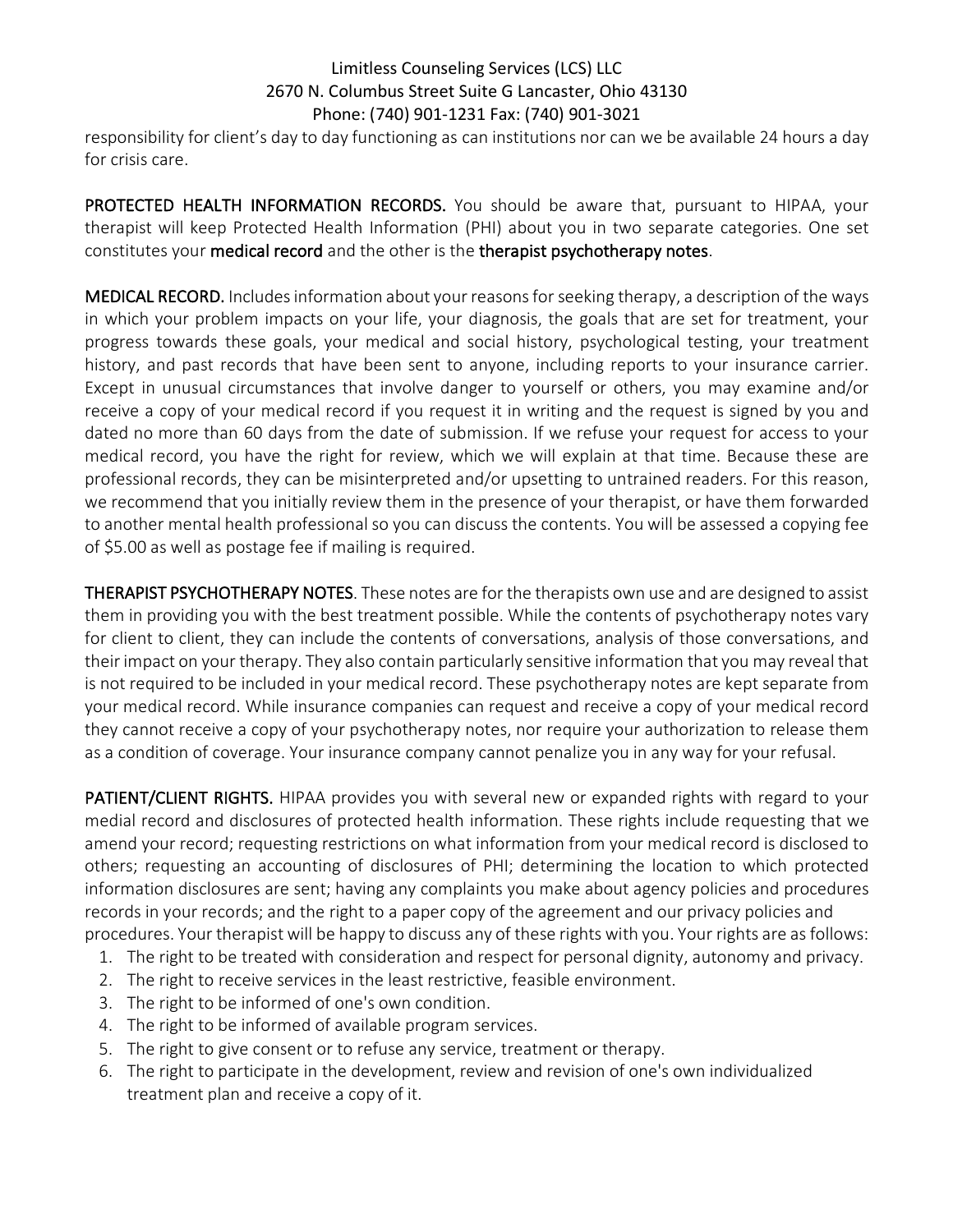- 7. The right or freedom from unnecessary or excessive medication, unnecessary physical restraint or seclusion.
- 8. The right to be informed and the right to refuse any unusual or hazardous treatment procedures.
- 9. The right to be advised and the right to refuse observation by others and by techniques such as one-way vision mirrors, tape recorders, video recorders, television, movies or photographs
- 10. The right to consult with an independent treatment specialist or legal counsel at one's own expense.
- 11. The right to confidentiality of communications and personal identifying information within the limitations and requirements for disclosure of client information under state and federal laws and regulations.
- 12. The right to have access to one's own client record in accordance with program procedures.
- 13. The right to be informed of the reason(s) for terminating participation in a program.
- 14. The right to be informed of the reason(s) for denial of a service.
- 15. The right not to be discriminated against for receiving services on the basis of race, ethnicity, age, color, religion, sex, national origin, disability or HIV infection, whether asymptomatic or symptomatic, or AIDS.
- 16. The right to know the cost of services
- 17. The right to be informed of all client rights.
- 18. The right to exercise one's own rights without reprisal.
- 19. The right to file a grievance in accordance with program procedures.
- 20. The right to have oral and written instructions concerning the procedure for filing a grievance.

If you have any complaints about professional services from a counselor, social worker, and/or family therapist, please contact:

| The State of Ohio Counselor, Social Worker, and | Ohio Chemical Dependency Professionals Board |
|-------------------------------------------------|----------------------------------------------|
| Marriage and Family Therapist Board             | Vern Riffe Center                            |
| 77 South High Street, 24th Floor                | 77 South High Street, 16 <sup>th</sup> Floor |
| Columbus, Ohio 43215                            | Columbus, OH 43215                           |
| Phone: (614) 446-0912                           | Phone: (614) 387-1110                        |
| www.cswmft.ohio.com                             | www.ocdp.ohio.gov                            |

PAYMENTS. Payment at each session is expected. As a general rule, health insurance pay a portion of fees submitted. Until we have written documentation from your insurance company that your insurance deductible is met, we ask that you pay full fee at each visit. After your deductible is met, we ask that you pay the amount that is not covered by your insurance (copay) at the time of each session. If necessary, special payment arrangements can be made with your therapist. Credit cards accepted are Master Card, Visa, and Discover. There will be a \$40.00 returned check fee for each returned payment. Return check fees must be resolved before any appointments can be arranged.

In cases of divorce and blended families, we look to the custodial/residential parent or adult to make payments regardless of any court ordered agreements. The custodial/residential parent or responsible party will need to get reimbursement from other responsible parties.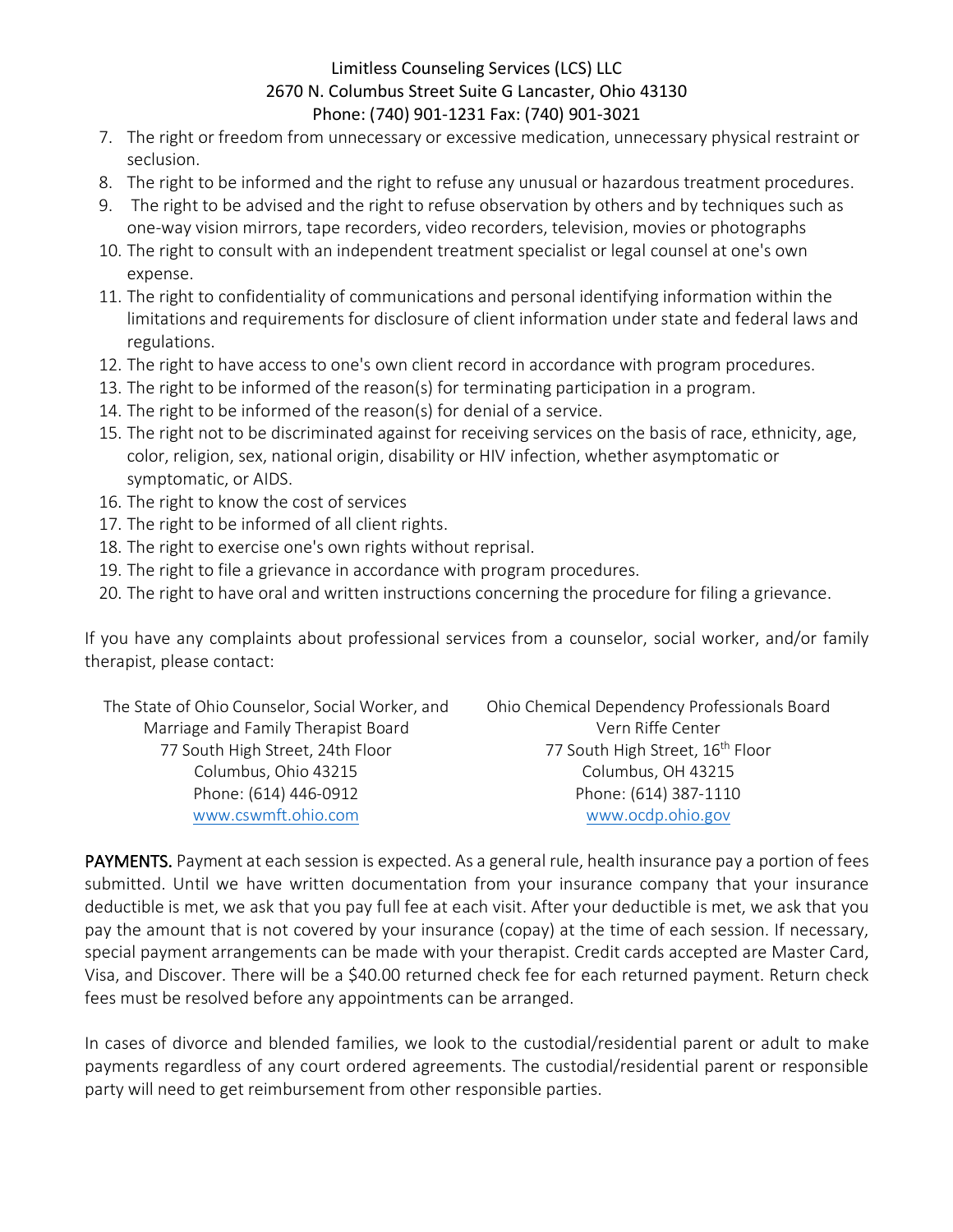Regarding billing statements, you are responsible for paying the "now due" amount on each statement. You will only be billed for your unpaid co-pay amounts, and any deductible your insurance reports you are responsible for. After sixty (60) days past due you will be billed a late fee of 10% of the amount due. An additional 10% will be assessed for each 30 days thereafter. After your last visit with your therapist, we expect you be current in having paid your co-payments, deductibles, and missed appointment fees. For those required to complete mandated treatment, a letter of completion will not be submitted until all fees are paid in full. After reasonable efforts to collect from you have been made, we reserve the right to turn your account over to a collection agency. This is a measure of last resort on our part and is made only when we think a client has not made a good faith effort to pay on their account.

# PRIVATE PAY

It may be to your advantage to not use your insurance benefits due to the following reasons:

- Privacy: If your insurance company should ask for your complete medical record we have no control over how this information is used and who has access to it. Therefore, we cannot guarantee confidentiality once your information is turned over to your insurance company.
- Control: You have complete control over all information about you, who has it and what is done with that information (except for standard confidentiality exceptions related to safety and legal subpoenas.)
- You receive no psychological diagnosis.
- You have control over the frequency of your session and how long you feel/believe that you need to be in therapy.

#### INSURANCE

If you have health insurance, part of your therapy expenses may be covered. You should contact your insurance company to obtain precertification or provide notification of services. Your health insurance policy is a contract between you and your insurance company. When you call them please ask the following questions about your outpatient behavioral health care coverage:

- 1. Is your therapist a provider for your plan? If yes, how do I pre-certify visits? If no, how much does the policy pay for out-of-network visits?
- 2. How many visits are allowed per year?
- 3. What is the insurance company's usual and customary fee?
- 4. What is my deductible and has any of it been met?
- 5. Do I have a co-payment amount per session?

It is important that you understand that any dispute with your insurance company is your responsibility. You should be also aware that your contract with your insurance company requires that we provide them any information relevant to the service provided to you. We are required to provide the clinical diagnosis. Sometimes we are required to provide additional information such as treatment plans or summaries, or copies of your entire medical record. This information will become part of the insurance companies files and will probably be stored in a computer. Though all insurance companies claim to keep such information as confidential, we have no control over what they do with your information. This agency will provide you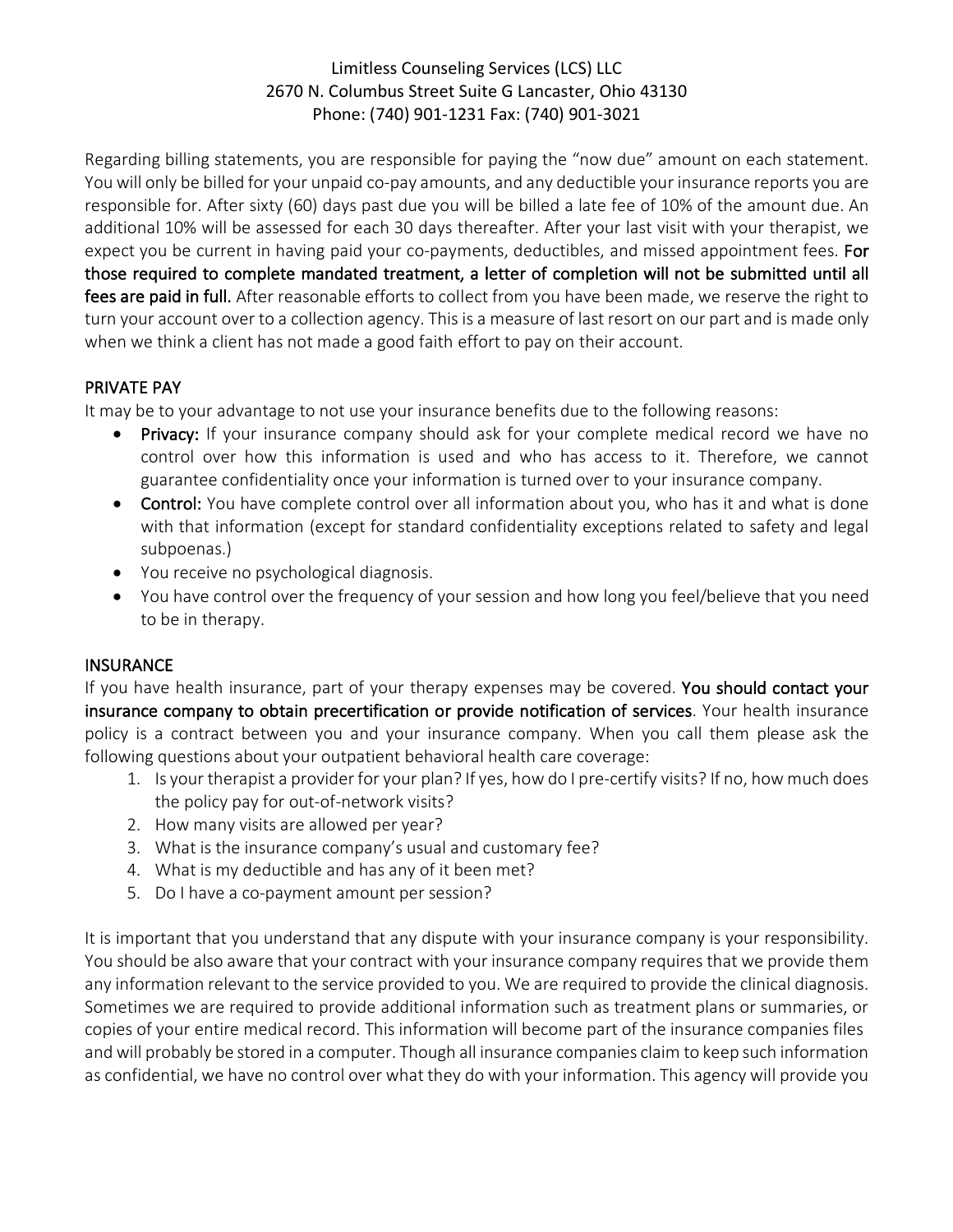with a copy of any report we submit if you request it. By signing this agreement, you agree that we can provide requested information to your carrier.

# FEES

| <b>Description of Service</b>                              | Fee      |
|------------------------------------------------------------|----------|
| Initial Evaluation                                         | \$145.00 |
| Treatment in Lieu of Conviction Substance Abuse Evaluation | \$325.00 |
| <b>Individuals</b>                                         |          |
| Individual session (60 minutes)                            | \$125.00 |
| Individual session (45 minutes)                            | \$115.00 |
| Individual session (30 minutes)                            | \$62.50  |
| <b>Urinalysis</b>                                          |          |
| 12 panel                                                   | 20.00    |

Psychological testing is not currently available at Limitless Counseling Services LLC rather can be referred out to a provider as/if needed or upon request.

Those choosing to self-pay (without using insurance benefits) will pay \$90 at the time of each session.

RECORDS CUSTODIAN In the event of your therapist's absence, incapacitation, or death, a records custody has been identified as required by law. 4757-5-09(I) This person would be responsible for maintaining the records for the required 7 years after the date of the last session and would be knowledgeable about the transfer and custody of records.

SESSION ETIQUETTE We make the best effort to begin and end each session on time, but you may need to wait in situations where the client before you needs additional time. Your patience is appreciated and you will be given the same professional priority. When you arrive, it is not necessary to sign in. Please have a seat in the waiting area and your therapist will come to meet you. If providing regular or random urinalysis is a part of your treatment plan, please wait to use the restroom in case this is requested. Additionally, if you are under the influence for your scheduled appointment, you may be rescheduled. If you are impaired to the point in which you could pose a danger to yourself or others if you were to operate a motor vehicle, we will help you in contacting your emergency contact or support person to provide transportation from our agency.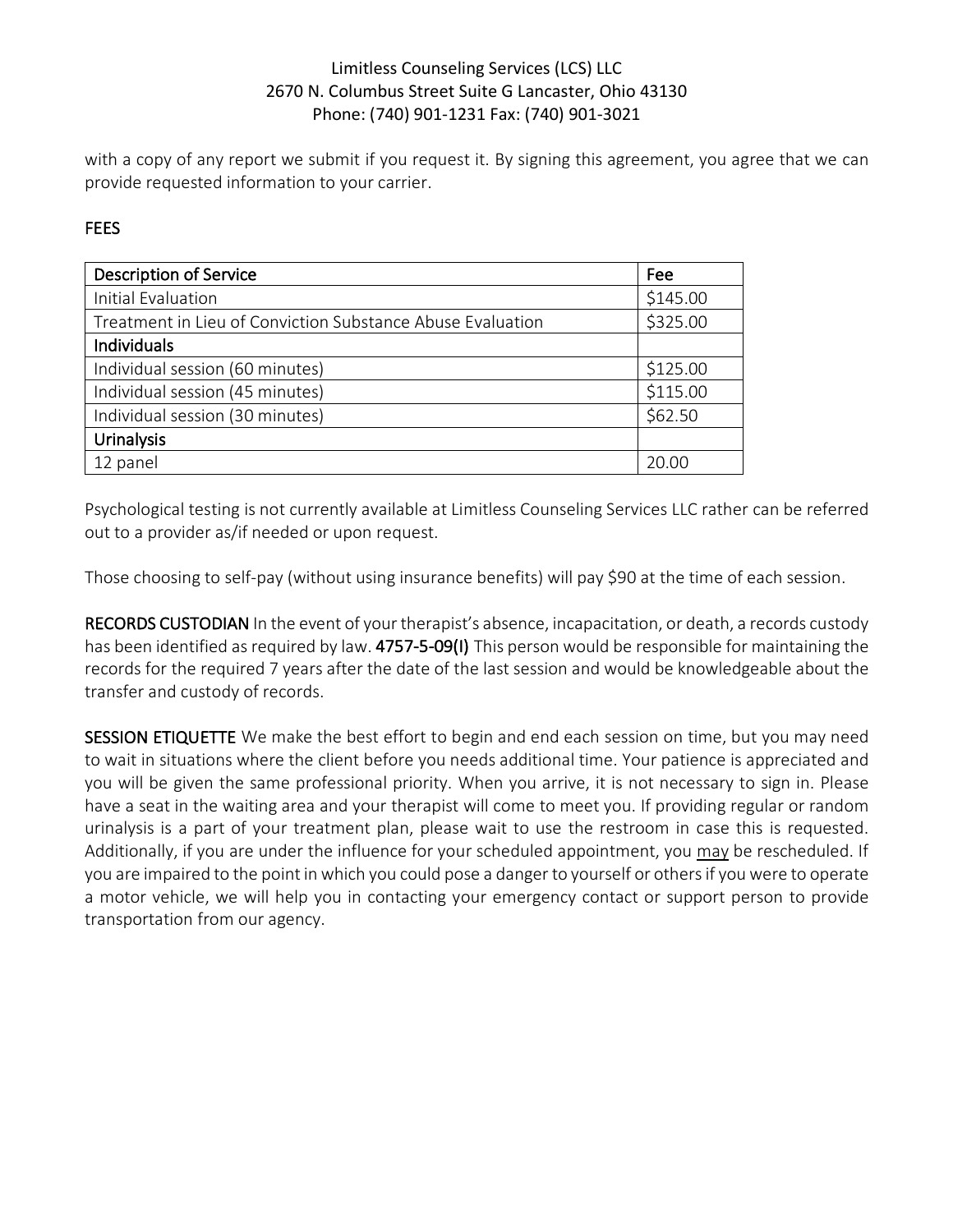#### NOTICE CLIENT INFORMATION AND POLICY STATEMENT SIGNATURE PAGE

\_\_\_\_\_\_\_ YES \_\_\_\_\_\_\_\_ NO

I have received a copy of Limitless Counseling Services (LCS) LLC client information and policy statement including a summary of information from the Health Insurance Portability and Accountability Act (HIPAA).

\_\_\_\_\_\_\_ YES \_\_\_\_\_\_\_\_NO I agree that Limitless Counseling Services (LCS) LLC can provide the requested information to my health insurance carrier.

In addition: I understand that I am solely responsible for all financial charges regardless of potential reimbursement by an insurance company, or any other third party. I agree to be treated by Limitless Counseling Services (LCS) LLC under terms of the Limitless Counseling Services (LCS) LLC Client Information and Policy Statement including the Health Insurance Portability and Accountability Act (HIPAA).

| Client Printed N<br>- INALLE<br>. |  |
|-----------------------------------|--|
|                                   |  |

| Client/Responsible Party Signature: |  |
|-------------------------------------|--|
|-------------------------------------|--|

Relationship to Client: \_\_\_\_\_\_\_\_\_\_\_\_\_\_\_\_\_\_\_\_\_\_\_\_\_\_\_\_\_\_\_\_\_\_\_\_\_\_\_\_\_\_\_\_\_\_\_\_\_\_\_\_\_\_\_\_\_\_\_\_\_\_\_\_\_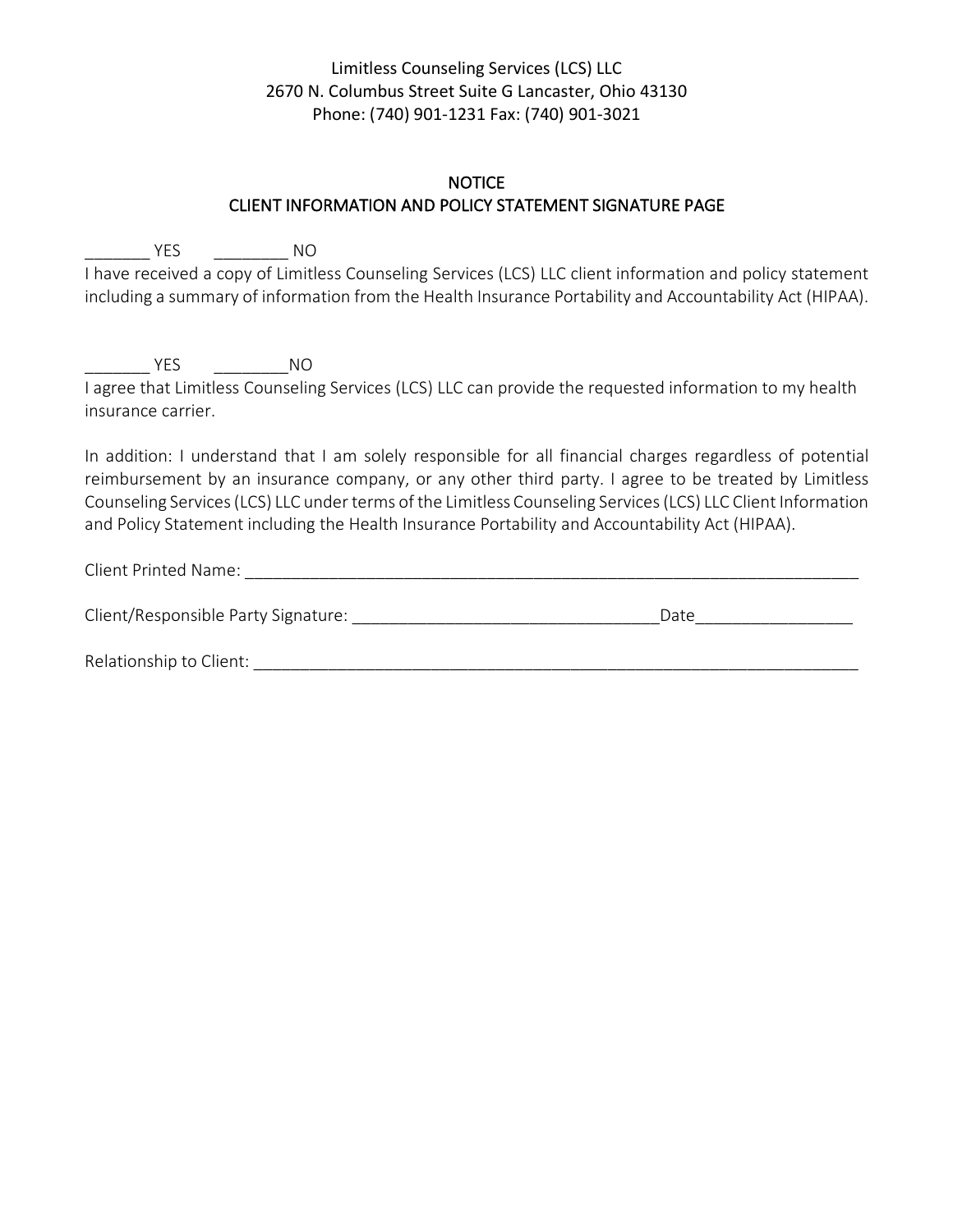#### CONSENT FOR TREATMENT

I hereby do give consent for Sarah Cunningham LPC/Ann Kennedy LISW-S at Limitless Counseling Services (LCS) LLC permission to provide treatment services for a behavioral health and/or substance abuse condition. Though I expect the care given to meet the customary standards, I understand that the practice of medicine is not an exact science, and I acknowledge that no guarantees haven been made to as the result of such treatment and examination.

| Patient Signature | Date |  |  |
|-------------------|------|--|--|
|                   |      |  |  |
| Witness           | Date |  |  |

#### PARENT/LEGAL GUARDIAN CONSENT FORM

I give Sarah Cunningham LPC /Ann Kennedy LISW-S at Limitless Counseling Services (LCS) LLC permission

to treat my child/legal guardian to (name) and the state of the state of the state of the state of the state o

Beginning on this date **Exercise 2 and any following dates as needed.** 

If there is a court ordered custody document, I agree to provide a copy of this to the office immediately.  $\qquad \qquad \text{(initials)}$ 

| -<br>---<br>۔ ب<br>∽י | ______________________ | ______________<br>______ |
|-----------------------|------------------------|--------------------------|
|                       |                        |                          |

Witness \_\_\_\_\_\_\_\_\_\_\_\_\_\_\_\_\_\_\_\_\_\_\_\_\_\_\_\_\_\_\_\_\_\_\_\_\_\_\_\_\_\_\_\_\_\_\_\_\_\_\_\_ Date \_\_\_\_\_\_\_\_\_\_\_\_\_\_\_\_\_\_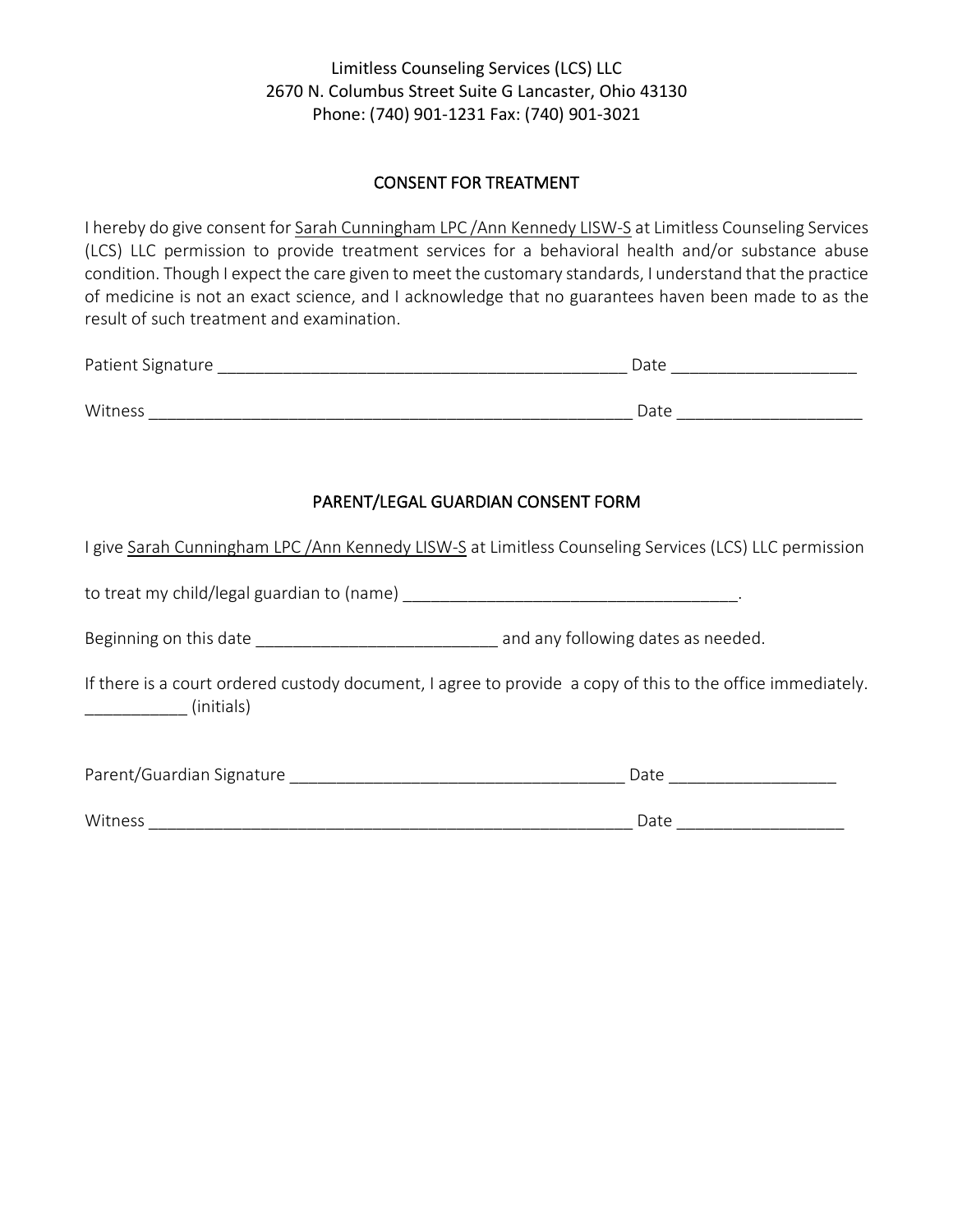# CLIENT INFORMATION SHEET

|                                                                               |  |  | AGE: _________________ SOCIAL SECURITY NUMBER: _________________________________MARITAL STATUS: ______________ |
|-------------------------------------------------------------------------------|--|--|----------------------------------------------------------------------------------------------------------------|
|                                                                               |  |  | GENDER: ______MALE _____FEMALE ______TRANSGENDERED ______OTHER: _________________                              |
|                                                                               |  |  | PREFERRED PRONOUNS: ____HE/HIM/HIS _____SHE/HER/HERS _____THEY/THEM/THEIR ____OTHER                            |
| SEXUAL ORIENTATION: _____ HETEROSEXUAL _____HOMOSEXUAL ______ BI-SEXUAL       |  |  |                                                                                                                |
|                                                                               |  |  |                                                                                                                |
|                                                                               |  |  |                                                                                                                |
|                                                                               |  |  | MAILING ADDRESS (IF DIFFERENT FROM HOME ADDRESS): _______________________________                              |
|                                                                               |  |  |                                                                                                                |
|                                                                               |  |  |                                                                                                                |
|                                                                               |  |  |                                                                                                                |
| STATUS: FULL-TIME    PART-TIME    STUDENT    RETIRED    DISABLED    HOMEMAKER |  |  |                                                                                                                |
|                                                                               |  |  |                                                                                                                |
|                                                                               |  |  |                                                                                                                |
|                                                                               |  |  |                                                                                                                |
|                                                                               |  |  | ANY CURRENT LEGAL OR PENDING CHARGES: _____ YES _____NO IF YES, PLEASE EXPLAIN: ________                       |
|                                                                               |  |  |                                                                                                                |
|                                                                               |  |  |                                                                                                                |